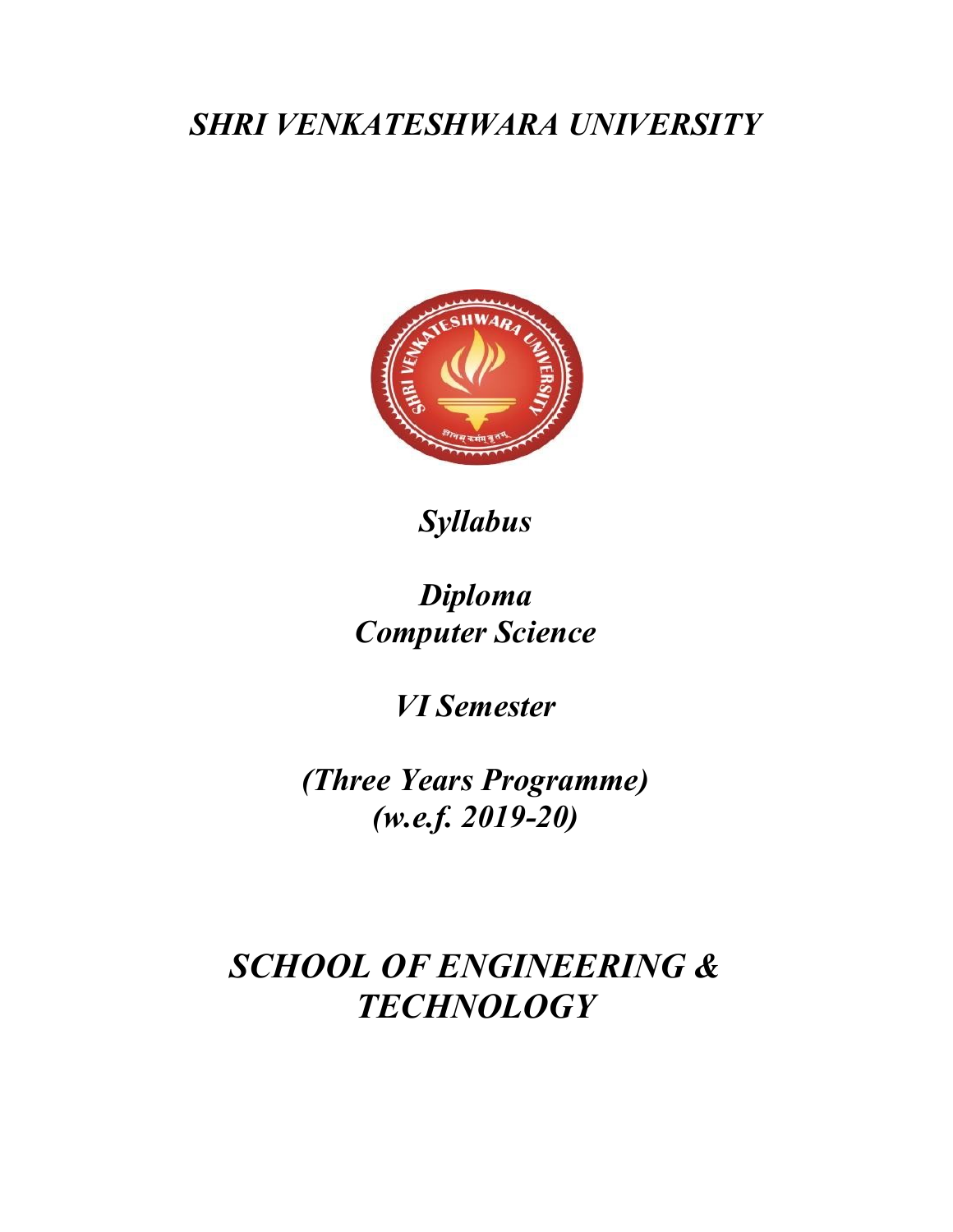|                          |                         |                                               |                |                                            |                                               | <b>Computer Science</b><br><b>VI-SEMESTER</b> |                 |                 |                                      |           |                                      |                 |                  |
|--------------------------|-------------------------|-----------------------------------------------|----------------|--------------------------------------------|-----------------------------------------------|-----------------------------------------------|-----------------|-----------------|--------------------------------------|-----------|--------------------------------------|-----------------|------------------|
| SI<br>$\bullet$          | <b>Subject</b><br>Codes | <b>Subject</b>                                |                | <b>Periods</b><br><b>Evaluation Scheme</b> |                                               | <b>End</b><br><b>Semester</b>                 |                 | <b>Tota</b>     | <b>Credit</b>                        |           |                                      |                 |                  |
| $\boldsymbol{N}$<br>0.   |                         |                                               | L              | $\boldsymbol{T}$                           | $\boldsymbol{P}$                              | CT                                            | <b>TA</b>       | <b>Tota</b>     | $\boldsymbol{P}$<br>$\boldsymbol{S}$ | <b>TE</b> | $\boldsymbol{P}$<br>$\boldsymbol{E}$ |                 |                  |
| $\boldsymbol{l}$         | <b>PCS-601</b>          | Multimedia<br>Technologies                    | $\mathfrak{Z}$ | $\theta$                                   | $\theta$                                      | 20                                            | 10 <sup>°</sup> | 30              |                                      | 70        |                                      | 100             | $\mathfrak{Z}$   |
| $\overline{2}$           | <b>PCS-602</b>          | Fundamentals of AI                            | $\mathfrak{Z}$ | $\theta$                                   | $\theta$                                      | 20                                            | 10              | 30              |                                      | 70        |                                      | 100             | $\mathfrak{Z}$   |
| $\mathfrak{z}$           | <b>PCS-603</b>          | Artificial Intelligence &<br>Machine Learning | $\mathfrak{Z}$ | $\theta$                                   | $\theta$                                      | 20                                            | 10              | $\overline{30}$ |                                      | 70        |                                      | 100             | $\mathbf{3}$     |
| $\overline{\mathcal{A}}$ | <b>PES-666</b>          | Entrepreneurship<br>and Start-ups             | $\mathfrak{Z}$ |                                            | $\theta$                                      | 20                                            | 10 <sup>°</sup> | 30              |                                      | 70        |                                      | 100             | $\overline{4}$   |
| $\mathfrak{s}$           | <b>PCS-611</b>          | Multimedia<br>Technologies Lab                | $\theta$       | $\theta$                                   | $\overline{2}$                                |                                               |                 |                 | 10                                   |           | $\overline{15}$                      | 25              | $\overline{I}$   |
| 6                        | <b>PCS-612</b>          | Project Phase -II                             | $\theta$       | $\theta$                                   | $\mathcal{I}_{\mathcal{I}}$<br>$\overline{2}$ |                                               |                 |                 | 100                                  |           | 100                                  | 200             | 6                |
|                          | <b>PCS-613</b>          | Seminar                                       | $\overline{I}$ | $\theta$                                   | $\theta$                                      |                                               |                 |                 | 50                                   |           |                                      | $\overline{50}$ | $\boldsymbol{l}$ |
| $\overline{7}$           | $AUD-111$               | <b>Indian Constitution</b>                    | $\overline{2}$ | $\theta$                                   | $\theta$                                      |                                               |                 |                 |                                      |           |                                      |                 | $\theta$         |
| 8                        |                         |                                               |                |                                            |                                               |                                               |                 |                 |                                      |           |                                      | 675             | 21               |
|                          |                         |                                               |                |                                            |                                               |                                               |                 |                 |                                      |           |                                      |                 |                  |

| Course Code       |  | <b>PCS-601</b>            |
|-------------------|--|---------------------------|
| Course Title      |  | Multimedia Technologies   |
| Number of Credits |  | (L: 3, T: 0, P: 0)        |
| Prerequisites     |  | COPC203, COPC204, COPC208 |
| Course Category   |  | РE                        |

Course Learning Objectives:

To introduce students to the domain of Multimedia Technologies, which explain the technologies underlying digital images, videos and audio contents, including various compression techniques and standards, and the issues to deliver multimedia content over the Internet.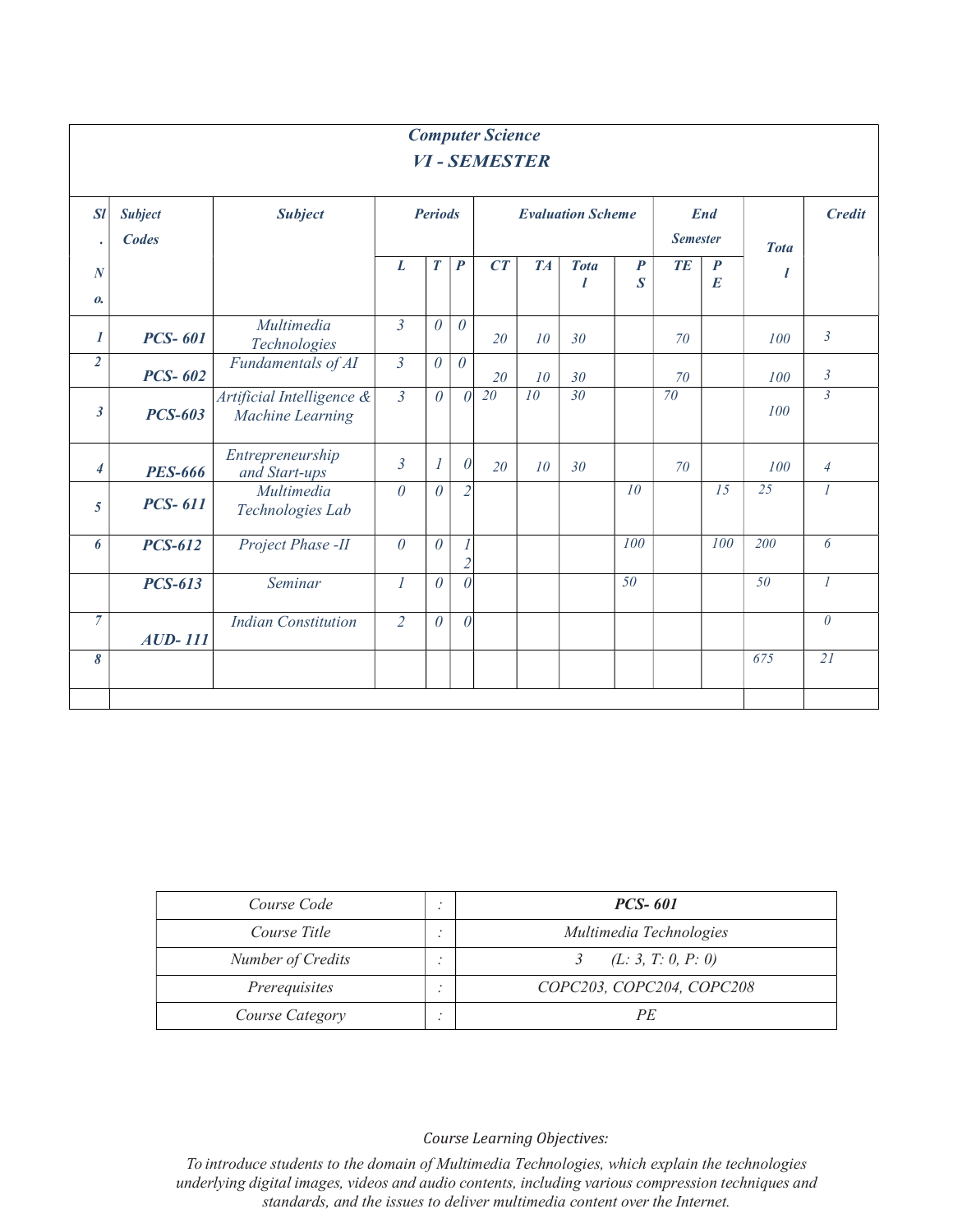Course Content:

## UNIT 1: Introduction to Multimedia

Multimedia Foundation and Concepts: Multimedia Hardware, Multimedia Software , Multimedia operating systems , Multimedia communication system

UNIT 2: Basic Compression Techniques

Video and Audio Data Compression Techniques – Lossy and Lossless. Example algorithms/standards: Huffman, RLE, JPEG, MPEG, MP3, MP4, LZMA, FLAC, ALAC, ITU G.722, H.261, H.265

UNIT 3: Content Development and Distribution

Desktop publishing (Coral Draw, Photoshop, Page maker)

Multimedia Animation & Special effects (2D/3D animation, Flash)

#### UNIT 4: Introduction to Digital Imaging

Basics of Graphic Design and use of Digital technology, Definition of Digital images, Digital imaging in multimedia

UNIT 5: Introduction to Multimedia Programming and Applications Suggested Lab

Work:

This is a skill course. Topics/tools taught in the class should be practiced in the Lab same week and practiced regularly during the semester till student becomes confident about it. Students should ex- plore features of various tools introduced during the course and become comfortable with their use. Teacher should give weekly tasks as assignment.

## Reference Books:

1. An Introduction to Multimedia Authoring, A. Eliens

2. Fundamentals of Multimedia, Prentice Hall/Pearson, Ze-Nian Li & Mark S. Drew.

3. Multimedia and Animation, V.K. Jain, Khanna Publishing House, Edition 2018

4. Fundamentals of Multimedia, Ramesh Bangia, Khanna Book Publishing Co., N. Delhi (2007)

#### Course outcomes:

Student will understand various aspects of Multimedia and related standards. Student will be able to build multimedia content and applications and also multimedia enable Web applications and mobile applications.

| Course Code       |           | <i>PCS-602</i>      |  |  |  |  |
|-------------------|-----------|---------------------|--|--|--|--|
| Course Title      |           | Fundamentals of AI  |  |  |  |  |
| Number of Credits | $\bullet$ | (L: 3, T: 0, P: 0)  |  |  |  |  |
| Prerequisites     |           | COPC <sub>207</sub> |  |  |  |  |
| Course Category   |           | РE                  |  |  |  |  |

Course Learning Objectives:

To introduce students to the domain of Artificial Intelligence.

Course Content:

## UNIT 1: Introduction

Overview and Historical Perspective, Turing test, Physical Symbol Systems and the scope of Symbolic AI,

Agents. UNIT 2: Search

Heuristic Search: Best First Search, Hill Climbing, Beam Search, Tabu Search Randomized

Search: Simulated Annealing, Genetic Algorithms, Ant Colony Optimization. UNIT 3:

Finding Optimal Paths: Branch and Bound, A\*, IDA\*, Divide and Conquer approaches, Beam Stack Search.

Problem Decomposition: Goal Trees, AO\*, Rule Based Systems, Rete Net. Game

Playing: Minimax Algorithm, AlphaBeta Algorithm, SSS\*.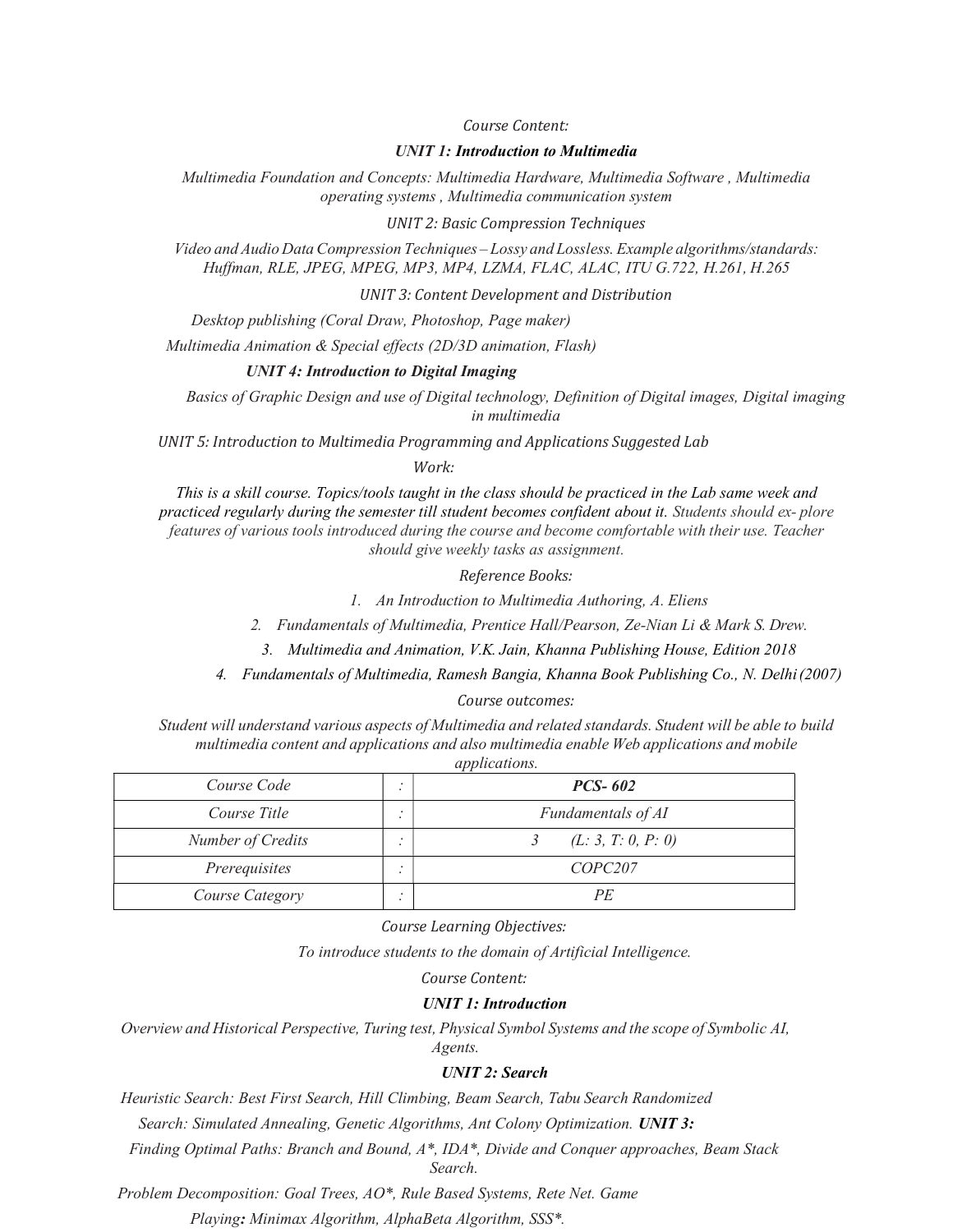## UNIT 4:

Planning and Constraint Satisfaction: Domains, Forward and Backward Search, Goal Stack Planning, Plan Space Planning, Graphplan, Constraint Propagation.

## UNIT<sub>5</sub>:

Logic and Inferences: Propositional Logic, First Order Logic, Soundness and Completeness, Forward and Backward chaining.

Reference Books:

- 1. Deepak Khemani. A First Course in Artificial Intelligence, McGraw Hill Education (India) 2. https://nptel.ac.in/courses/106106126/
	- 3. Stefan Edelkamp and Stefan Schroedl. Heuristic Search, Morgan Kaufmann.
- 4. Pamela McCorduck, Machines Who Think: A Personal Inquiry into the History and Prospects of Artificial Intelligence, A K Peters/CRC Press
	- 5. Elaine Rich and Kevin Knight. Artificial Intelligence, Tata McGraw Hill.
- 6. Stuart Russell and Peter Norvig. Artificial Intelligence: A Modern Approach, Prentice Hall
- 7. M.C. Trivedi, A classical approach to Artificial Intelligence, Khanna Publishing House Course outcomes:

Student will have general idea about Artificial Intelligence, will be able to explore AI tools effectively.

| Course Code       |     | <i>PCS-603</i>                             |
|-------------------|-----|--------------------------------------------|
| Course Title      |     | ARTIFICIAL INTELLIGENCE & MACHINE LEARNING |
| Number of Credits | . . | (L: 3, T: 0, P: 0)                         |
| Prerequisites     |     | NH.                                        |
| Course Category   |     | OЕ                                         |

## Course Learning Objectives:

Have a thorough understanding of classical and modern AI applications. Be able to implement a wide range of AI concepts using Prolog. Understand non-classical AI approaches such as genetic algorithms and neural networks. Be able to assess the potential of AI in research and real-world environments.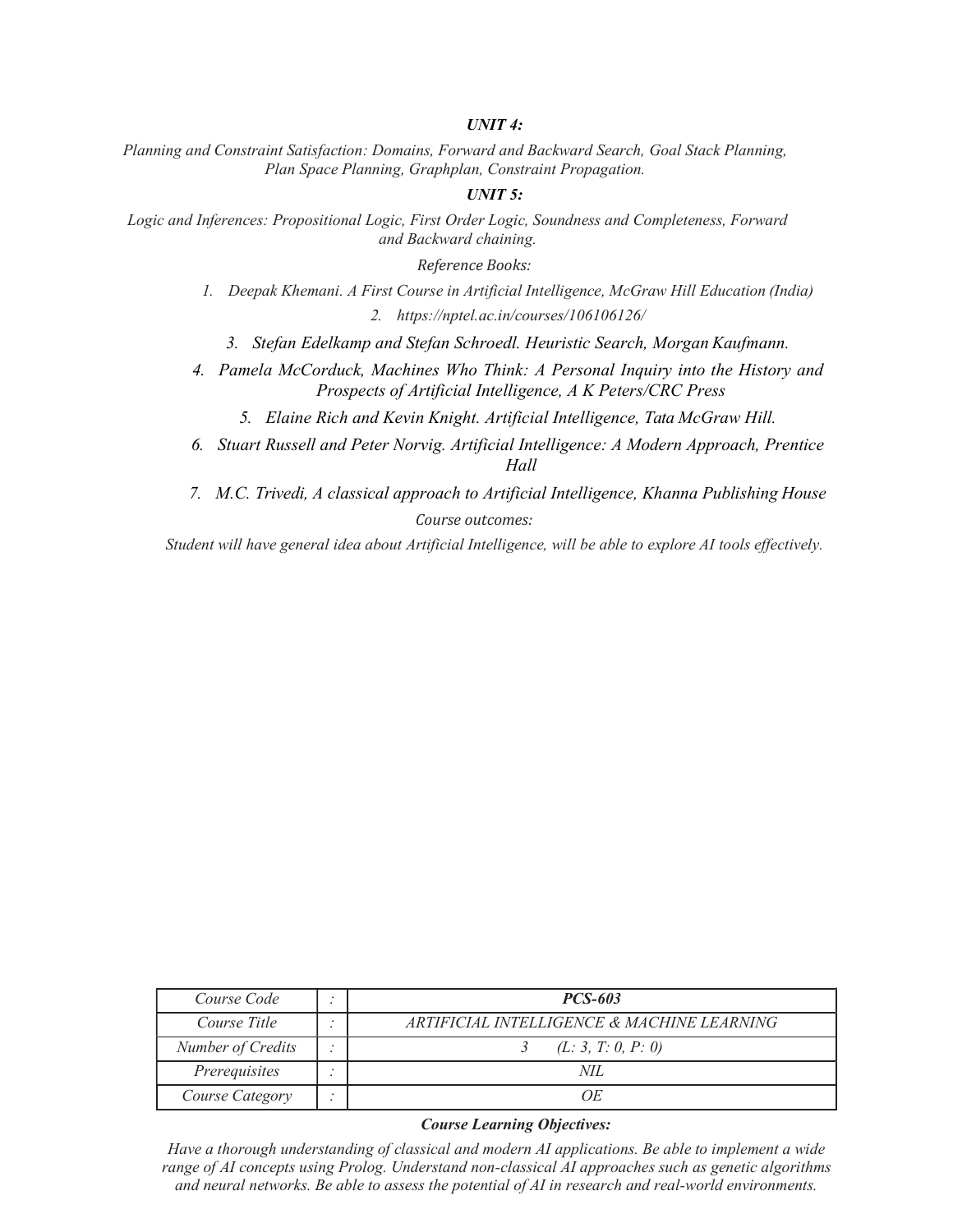#### Course Content:

UNIT-I: Introduction: History and foundations of AI, Problem solving: Uninformed and informed Search; Constraint Satisfaction Problems and Constrained Optimization problems (complete and incomplete techniques).

UNIT-II: Adversarial Search: Two players games, games with uncertainty; Decision support systems and technologies; Knowledge representation, Reasoning, Expert systems Contents (2/2), Planning (basics).

UNIT-III: Machine learning Basics: Decision trees, Ensemble learning, Reinforcement learning, Evolutionary computation, Neural networks, Problems, data, and tools; Visualization;

UNIT-IV: Linear regression; SSE; gradient descent; closed form; normal equations; features, Over fitting and complexity; training, validation, test data, and introduction to Matlab.

UNIT-V: Classification problems; Decision boundaries; Probability and classification, Bayes optimal decisions, Naive Bayes and Gaussian class-conditional distribution.

#### References:

1. Russell, Norvig, Artificial intelligence: A modern approach, 2nd edition. Pearson/Prentice Hall.

2. M.C. Trivedi, A classical approach to Artificial Intelligence, Khanna Publishing House, New Delhi (2018)

3. V.K. Jain, Machine Learning, Khanna Publishing House, New Delhi (2018)

4. Ethem Alpaydin, Introduction to Machine Learning, Second Edition, http://mitpress.mit. edu/catalog/item/default.asp?ttype=2&tid=12012.

Course outcomes:

Identify problems that are amenable to solution by AI methods. Design and carry out an empirical evaluation of different algorithms on a problem formalization, and state the conclusions that the evaluation supports. Have a good understanding of the fundamental issues and challenges of machine learning: data, model selection, model complexity, etc. able to design and implement various machine learning algorithms in a range of real-world applications. Appreciate the underlying mathematical relationships within and across Machine Learning

| $\sim$ . The state of the state of the second control to the second of the state while                                                                            |
|-------------------------------------------------------------------------------------------------------------------------------------------------------------------|
| Design and carry out an empirical evaluation of different algorithms on a problem formal-<br>ization, and state the conclusions that the evaluation supports.     |
| Have a good understanding of the fundamental issues and challenges of machine learning:<br>data, model selection, model complexity, etc.                          |
| able to design and implement various machine learning algorithms in a range of real-world<br>applications.                                                        |
| Appreciate the underlying mathematical relationships within and across Machine Learning<br>algorithms and the paradigms of supervised and un-supervised learning. |

| Course Code                 |  | <i>PES-666</i>                 |
|-----------------------------|--|--------------------------------|
| Course Title                |  | Entrepreneurship and Start-ups |
| Number of Credits           |  |                                |
| Prerequisites (Course code) |  | None                           |
| Course Category             |  |                                |

Course Learning Objectives:

1. Acquiring Entrepreneurial spirit and resourcefulness.

2. Familiarization with various uses of human resource for earning dignified means of living.

3. Understanding the concept and process of entrepreneurship - its contribution and role in the growth and development of individual and the nation.

4. Acquiring entrepreneurial quality, competency, and motivation.

At the end of the course, the student will be able to: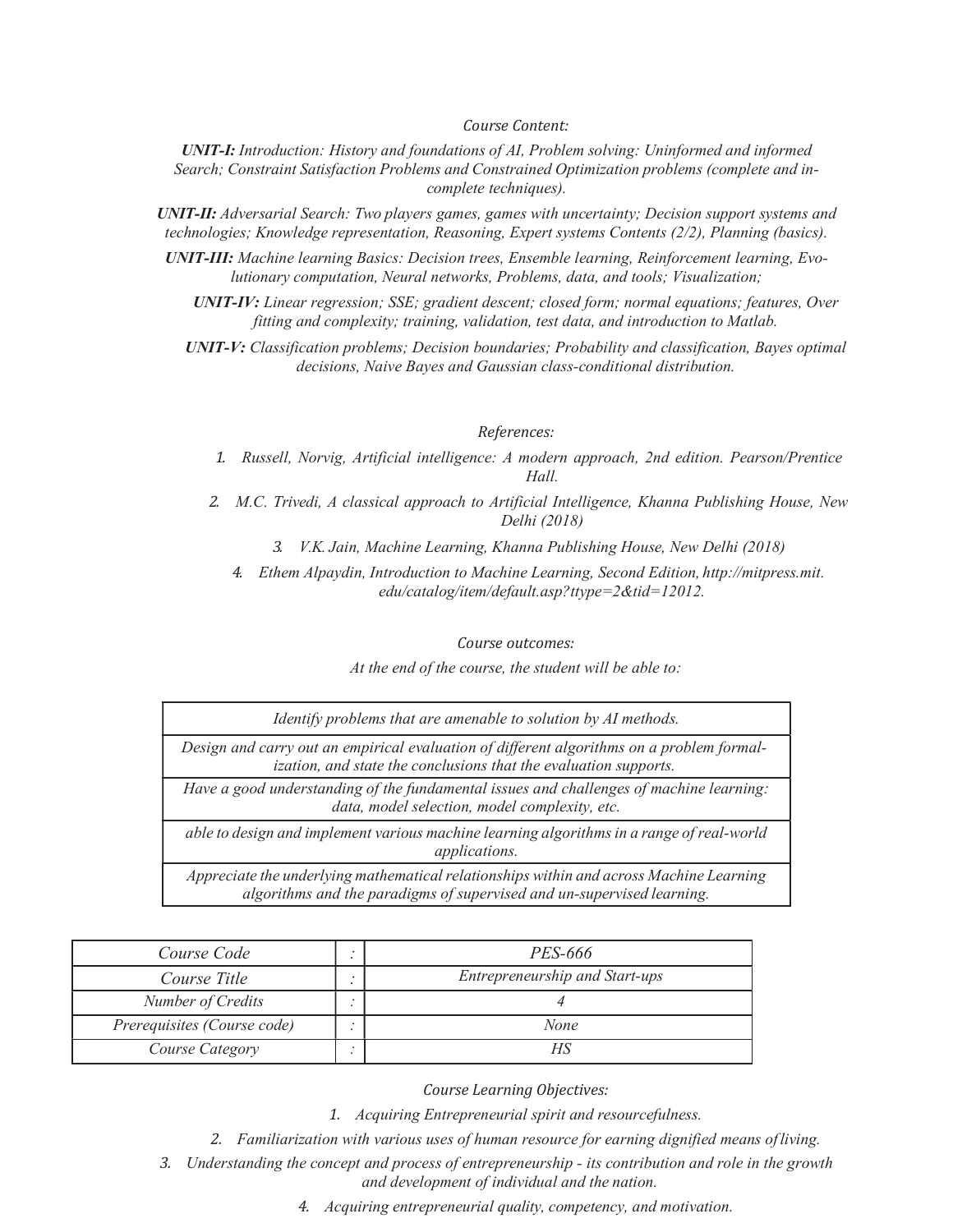5. Learning the process and skills of creation and management of entrepreneurial venture.

## Course Content:

**Unit 1** - Introduction to Entrepreneurship and Start – Ups

- Definitions, Traits of an entrepreneur, Intrapreneurship, Motivation
- Types of Business Structures, Similarities/differences between entrepreneurs and managers.

Unit 2 – Business Ideas and their implementation

- Discovering ideas and visualizing the business
	- Activity map
	- Business Plan

Unit  $3$  – Idea to Start-up

- Market Analysis Identifying the target market,
- Competition evaluation and Strategy Development,
	- Marketing and accounting,
		- Risk analysis

## Unit 4 – Management

- Company's Organization Structure,
- Recruitment and management of talent.
- Financial organization and management

Unit 5 - Financing and Protection of Ideas

- Financing methods available for start-ups in India
- Communication of Ideas to potential investors Investor Pitch
	- Patenting and Licenses

Unit 6: Exit strategies for entrepreneurs, bankruptcy, and succession and harvesting strategy

### Learning Outcome:

Upon completion of the course, the student will be able to demonstrate knowledge of the following topics:

- 1. Understanding the dynamic role of entrepreneurship and small businesses
	- 2. Organizing and Managing a Small Business
		- 3. Financial Planning and Control
		- 4. Forms of Ownership for Small Business
			- 5. Strategic Marketing Planning
		- 6. New Product or Service Development
			- 7. Business Plan Creation

#### SUGGESTED LEARNING RESOURCES:

| $N_{0.}$<br>$S$ .<br><i><b>Aublication</b></i><br><b>Book</b><br><b>Author</b> |  |
|--------------------------------------------------------------------------------|--|
|--------------------------------------------------------------------------------|--|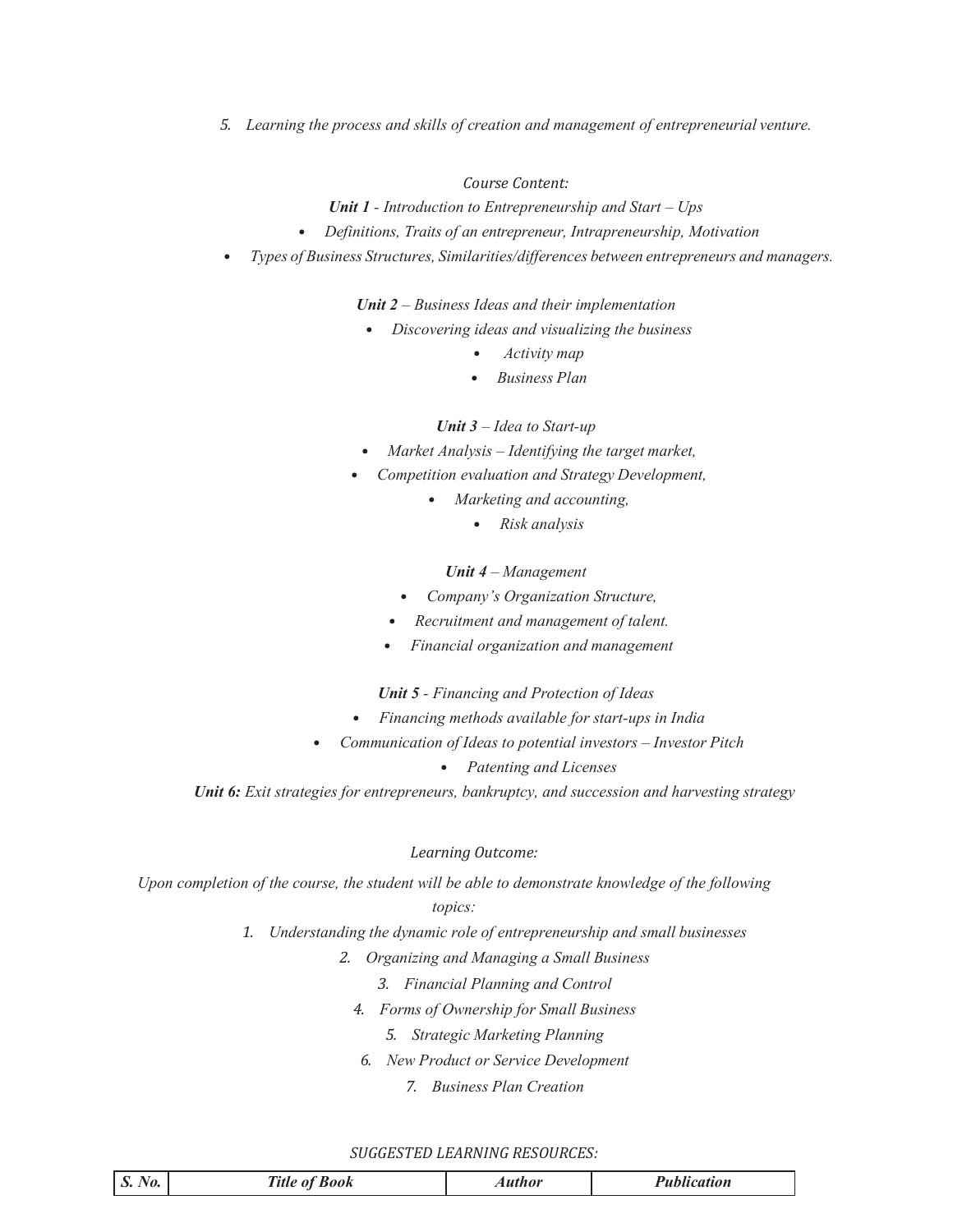| 1. | The Startup Owner's Manual: The Step-<br>by-Step Guide for Building a Great<br>Company                                         | <i>Steve</i><br>Blank<br>and<br><b>Bob Dorf</b> | K & S Ranch<br>$ISBN - 978 - 0984999392$                 |
|----|--------------------------------------------------------------------------------------------------------------------------------|-------------------------------------------------|----------------------------------------------------------|
| 2. | The Lean Startup: How Today's Entre-<br>preneurs Use Continuous Innovation to<br><b>Create Radically Successful Businesses</b> | Eric Ries                                       | Penguin UK<br>$ISBN - 978 - 0670921607$                  |
| 3. | Demand: Creating What People Love<br>Before They Know They Want It                                                             | Adrian J. Slywotzky<br>with Karl Weber          | <b>Headline Book Publishing</b><br>ISBN - 978-0755388974 |
| 4. | The Innovator's Dilemma: The Revolu-<br>tionary Book That Will Change the Way<br>You Do Business                               | Clayton M. Chris-<br>tensen                     | Harvard<br>business<br>ISBN: 978-142219602               |

## SUGGESTED SOFTWARE/LEARNING WEBSITES:

b. https://www.fundable.com/learn/resources/guides/startup

c. https://corporatefinanceinstitute.com/resources/knowledge/finance/corporatestructure/

d. https://www.finder.com/small-business-finance-tips

e. https://www.profitbooks.net/funding-options-to-raise-startup-capital-for-your-business/

| Course Code                    |   | <i>AUD-111</i>      |
|--------------------------------|---|---------------------|
| Course Title                   |   | Indian Constitution |
| Number of Credits              |   | 0(L: 2, T: 0; P: 0) |
| (Course code)<br>Prerequisites |   | None                |
| Course Category                | ٠ | AU.                 |

## Course Content

Unit 1 – The Constitution - Introduction

- The History of the Making of the Indian Constitution
- Preamble and the Basic Structure, and its interpretation
- Fundamental Rights and Duties and their interpretation
	- State Policy Principles

Unit 2 – Union Government

- Structure of the Indian Union
- President Role and Power
- Prime Minister and Council of Ministers
	- Lok Sabha and Rajya Sabha

## Unit 3 – State Government

- Governor Role and Power
- Chief Minister and Council of Ministers
	- State Secretariat

## Unit 4 – Local Administration

- District Administration
- **Municipal Corporation** 
	- Zila Panchayat